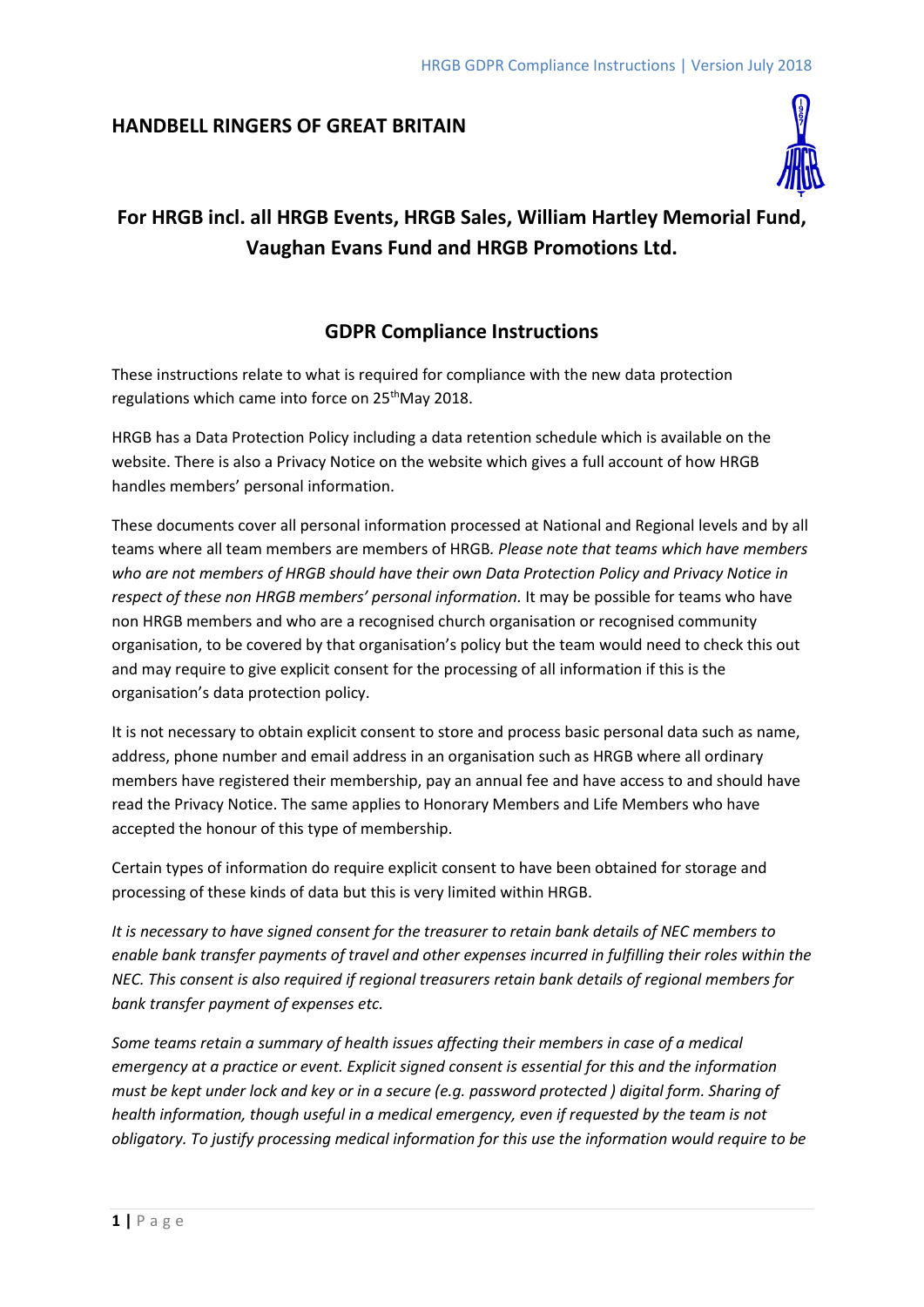*available at the events chosen by the team e.g. practice, concert or team event, in a secure protected form.*

Where information is passed to a third party for bona fide HRGB business (e.g. within the working of HRGB Sales) it is necessary to provide the Data Processor, Laura Buist with a copy of the contract with that organisation and its Privacy Policy. If the third party is outside the EU then please supply its full Data Protection Policy to ensure that it complies with the GDPR Regulations.

The 6 principles of data protection are fully laid out in the Data Protection Policy and to comply with these the data collected and processed must be only for specific purposes eg membership, to enable mailings, to register for HRGB events etc. The data must be accurate and kept up to date. It must be limited to what is necessary for the purpose and must be destroyed when that purpose has ended. Destroying electronic information requires not just deleting it from the e-mail list but also deleting it from the "recycling"/"trash" bin. It must also be stored and processed securely.

### **Membership**

Membership details of name, address, phone number and email address or as many of these as are provided by the members are stored on a database and information from this data base is only provided to bona fide office holders at National and Regional levels for appropriate HRGB business. (National office holders can access the whole database but Regional office holders can only access full information from their region, however Regional Secretaries will have access to the contact details of team correspondents from other regions.) An individual member can request to see their own entry at any time.

## **Mailing**

Mailing of Reverberations and Regional newsletters is often contracted to a mailing company for sending out the publication either by post or digitally*. If your region uses such a service you must provide the HRGB Data Controller, Laura Buist, with a copy of the contract with the mailing company indicating that it complies with all the GDPR regulations.*

*Since Reverberations may be read by people who are not members of HRGB the office holders and other members of the NEC whose contact details are printed in the publication must give explicit consent for their personal information to be published. If Regional newletters have a readership outside HRGB then the same applies and explicit consent must be obtained from the members identified.* The consents must be recorded on forms which will be retained by the editor of the newsletter or the Regional Chairman and be available for inspection by the Information Commissioners Office if requested. Please inform the HRGB Data Controller that the consent has been obtained and who has the signed forms. For Reverberations the editor will keep the signed consent forms and inform the Data Controller that they are all in order.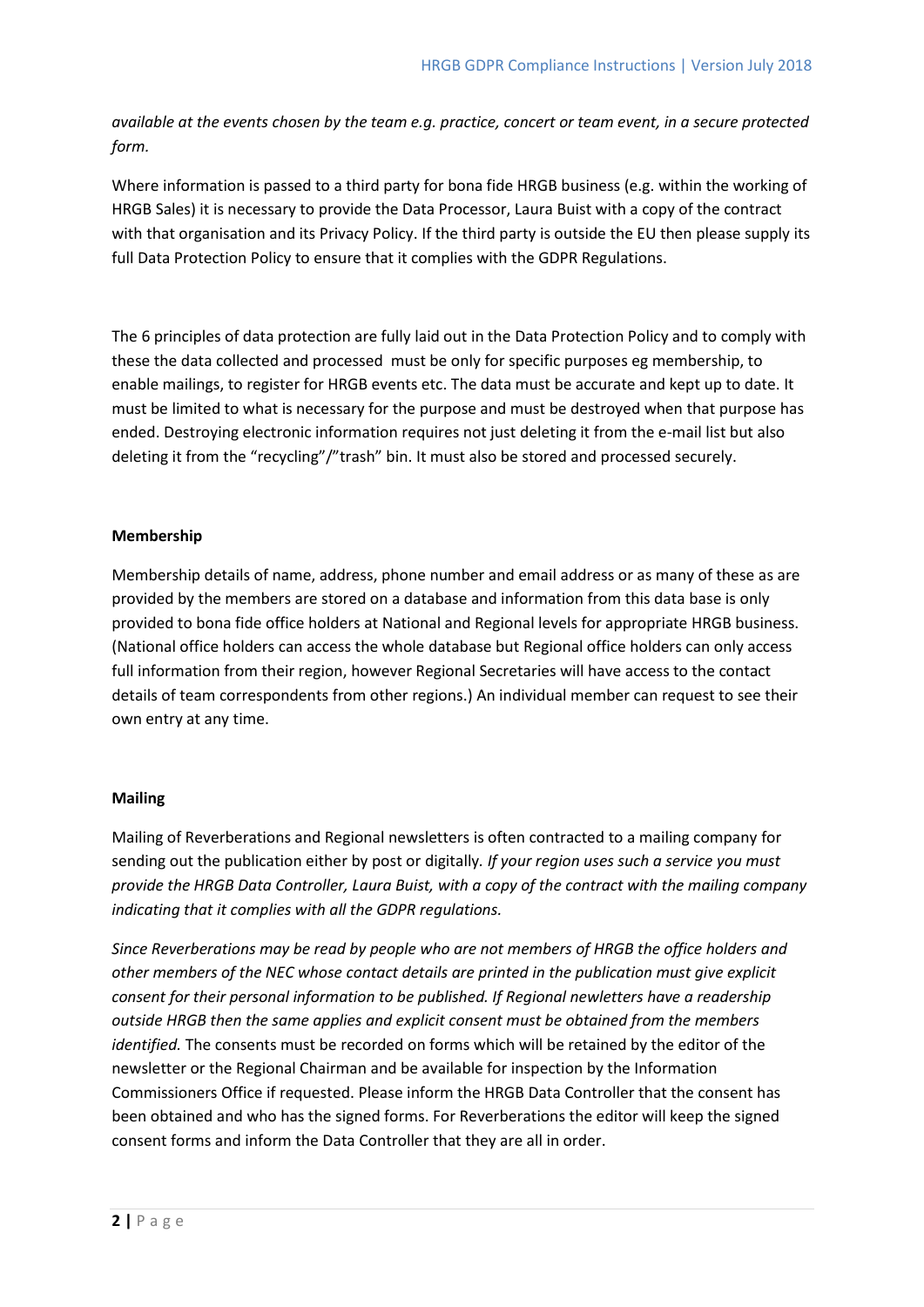### **Events**

The HRGB Data Protection Policy and Privacy Notice allow organisers of HRGB events at National and Regional levels to collect, store and process personal information in the form of name, address, email address and telephone number(s) obtained during the process of registration for the event. This will be stored securely for the period from registration for the event through till and during the event but must be destroyed immediately the event is over.

It may be necessary to request dietary information from participants which will need to be given to a third party (catering services). If possible this should be done by numbers and not identifying individuals but if identification is required then the contract with the caterer must be stored with the documents relating to the event and must contain evidence that the third party fully adheres to GDPR Regulations.

It may be deemed desirable to request health and medical information and contact details of a next of kin from participants to be used in case of a medical or other emergency. If this information is obtained there must be signed evidence of explicit consent from the member and the information must be stored under lock and key at all times or in a secure digital fashion and must only be accessed in the case of an emergency. It must be destroyed immediately the event has finished.

Reports of events retained for the future must not contain addresses, or other contact details and should only be accessible to HRGB members.

#### **Archived Material**

Material placed in the HRGB National Archive or Regional Archives after 25<sup>th</sup> May 2018 should be examined to ensure that identifying personal information is not being stored unless prior explicit consent has been obtained e.g. Reveberations with contact details. It may not be possible to completely remove all personal information so access should be limited to HRGB members. If there is a need for a document archived since the introduction of the GDPR Regulations to be shown to a third party then the Archivist must redact any personal information from the document before it or a copy leaves the Archive.

#### **E-mail Communications**

The Data Protection Regulations state that when e-mailing a group of people the "blank copy" facility must be used. However this hinders effective communication amongst committee members; so in the interest of effective communication if all the members of a committee at regional or national level are in agreement for their e-mail addresses to be seen by the other members of that committee then it is acceptable (and beneficial) to use the conventional system of allowing each member to know who else is on the e-mail circulation. This also allows members of the committee to see responses from other members if all use the "reply to all" facility. Agreement of the members of the committee for this "non-blind copying" should be recorded in the minutes of the committee